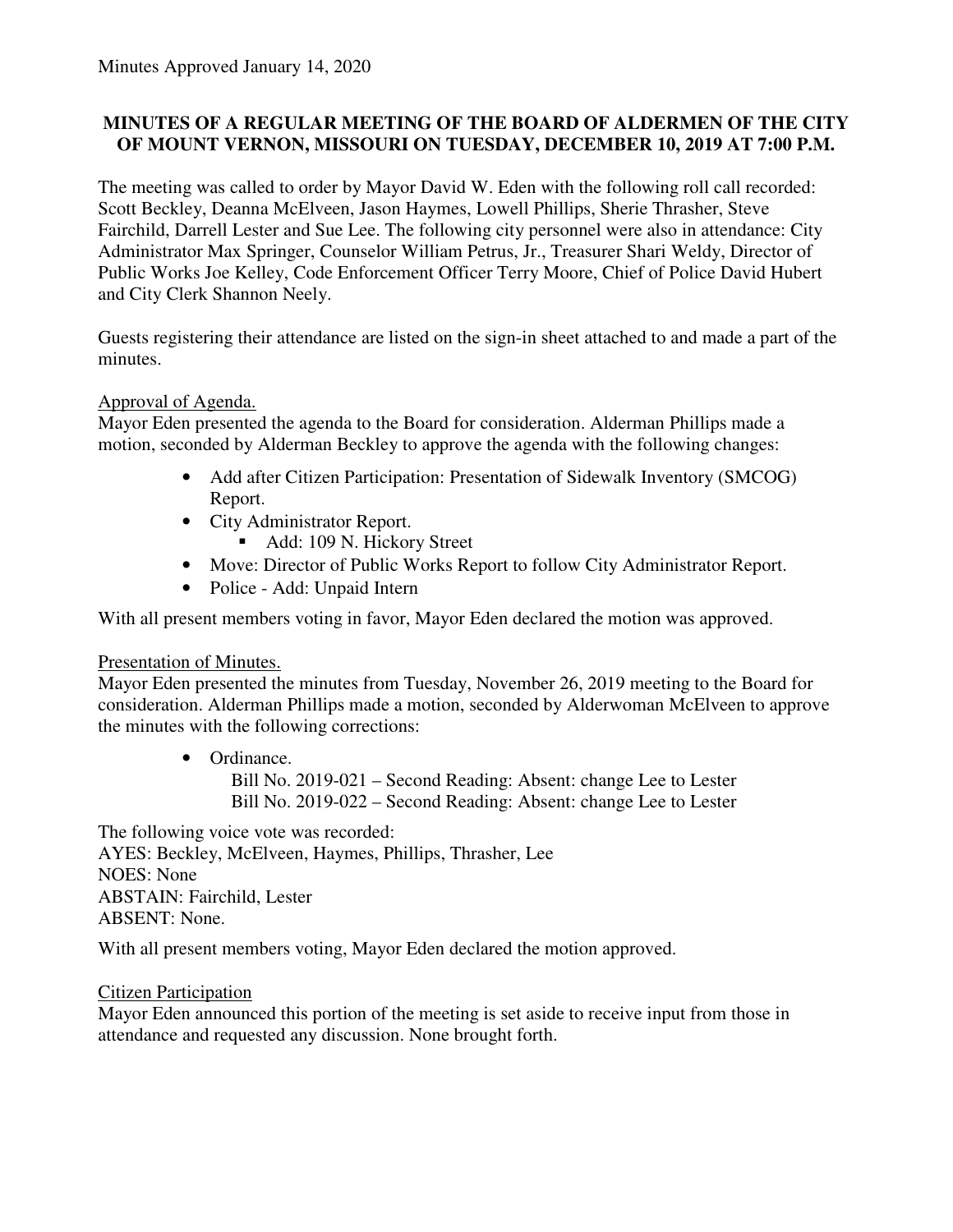# SMCOG Sidewalk Inventory.

Megan Clark, Senior Planner with Southwest Missouri Council of Governments presented a sidewalk inventory to the Board. Ms. Clark reported approximately 13.17 miles of sidewalk was traversed and cataloged while SMCOG staff assessed and ranked all existing sidewalks within the city. Discussion was held.

#### Second Meeting – December 2019.

Mayor Eden announced the second meeting in December will fall on Christmas Eve. Discussion was held. Alderman Haymes made a motion, seconded by Alderman Fairchild to cancel the regular scheduled meeting for Tuesday, December 24, 2019 at 7:00 p.m. due to the Christmas Eve holiday. With all present members voting in favor, Mayor Eden declared the motion approved.

#### Ordinance.

**Bill No. 2019-023 re**: An ordinance amending the Mount Vernon Municipal Code at Title III, Traffic Code, Schedule III, Parking Restrictions, Table III-B, Restricted Parking was read twice, by title only, with the following roll call vote recorded:

First Reading: AYES: Beckley, McElveen, Haymes, Phillips, Thrasher, Fairchild, Lester, Lee NOES: None ABSTAIN: None ABSENT: None

Second Reading: AYES: Beckley, McElveen, Haymes, Phillips, Thrasher, Fairchild, Lester, Lee NOES: None ABSTAIN: None ABSENT: None

Bill No. 2019-023 was declared passed and sent to the Mayor for signature. Bill NO. 2019-023 thus became Ordinance Number 12.69.

#### Department Reports.

City Administrator.

Springer held discussion on the following items:

- Sales Tax. Springer presented the sales tax revenue report to the Board. Discussion was held.
- Wastewater Treatment Facility. Springer reported the WWTF is currently under emergency protocol by Department of Natural Resources. Springer reported sludge is being hauled daily to Springfield, but will also be spreading on local properties. Springer also reported several repairs would need to be completed at the facility, but with no second meeting in December is requesting the Board authorize spending up to \$35,000.00. Discussion was held. Alderman Fairchild made a motion, seconded by Alderman Phillips to authorize City Administrator to spend up to \$35,000.00 for Wastewater Treatment Facility repairs. With all present members voting in favor, Mayor Eden declared the motion approved.
- DNR Assistance. Springer presented an agreement with Frantz Water Solutions, LLC for operation of the wastewater treatment facility. Discussion was held. Alderman Haymes made a motion, seconded by Fairchild to proceed with agreement with Frantz Water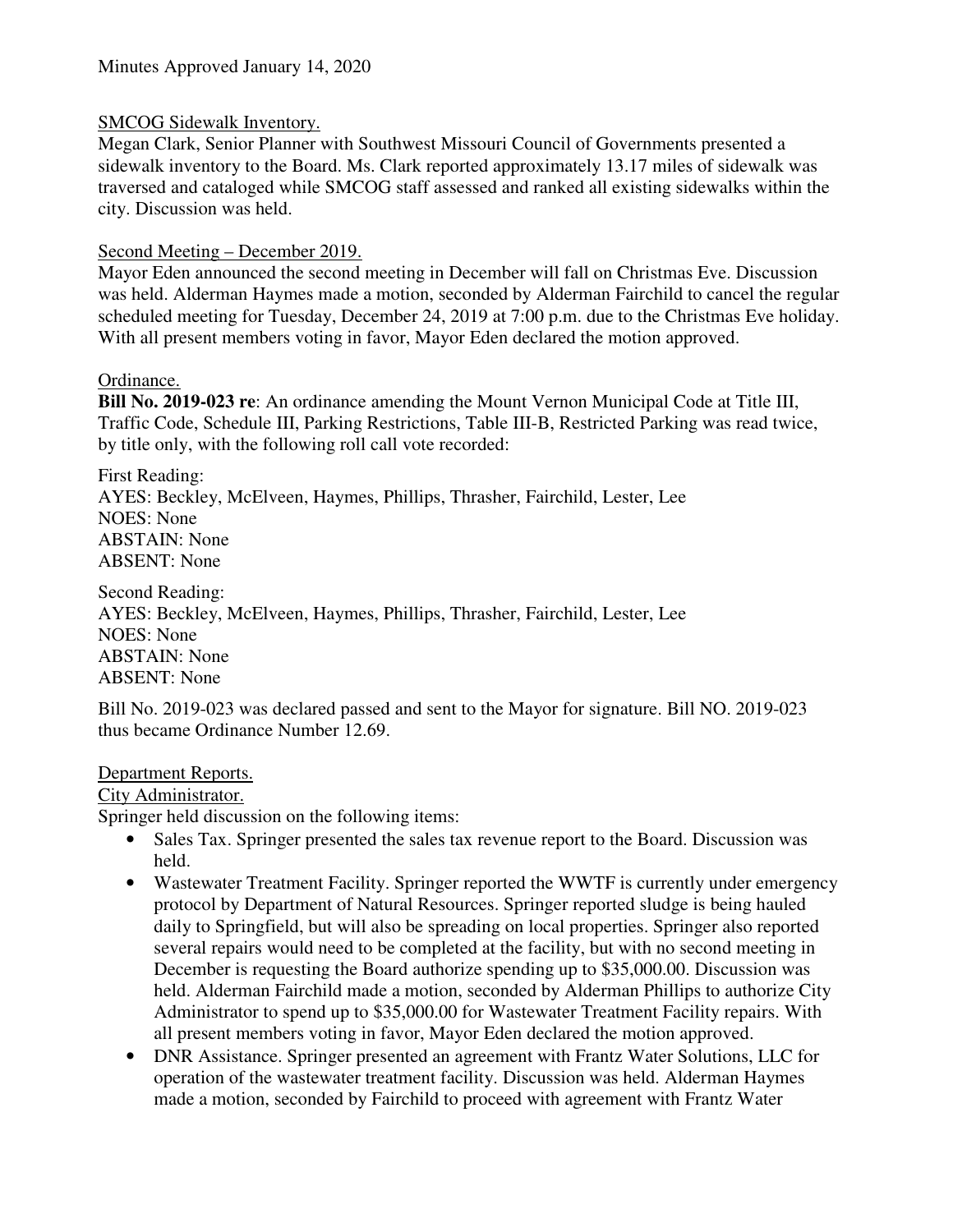Solutions, LLC with first three (3) months at \$10,000.00 per month, then \$8,500.00 per month for the remainder of three years. With all present members voting in favor, Mayor Eden declared the motion approved.

- Residential Single Source Trash Service Exemptions. Springer presented policy regarding residences and buildings required to have trash services. Discussion was held. Alderwoman Lee made a motion, seconded by Alderman Beckley to approve Residential Single-source Trash Service policy as presented. With all present members voting in favor, Mayor Eden declared the motion approved.
- 2020 Budget. Springer requested any questions or concerns regarding the proposed 2020 budget. Discussion was held. Alderman Fairchild made a motion, seconded by Alderwoman McElveen to approve the 2020 budget as presented. With all present members voting in favor, Mayor Eden declared the motion approved.
- 600 N. Main St. Springer reported he would be conducting a walk-thru on December 13, 2019 with Scott Chapin, Emery Brafford, Tim Hogan and two engineers from Anderson Engineering. Discussion was held.
- Additional Items of Discussion. Springer noted Bethuram Electric evaluated the current lighting and recommended replacement to LED for less energy costs and longer life. Discussion was held. Springer presented a quote for fifty-three (53) light fixtures, \$80.00 per fixture, and installation for \$6,740.00. Springer noted we could add an additional quote of \$1,500.00 for replacement of lights in the council chamber at 109 N. Hickory Street. Discussion was held. Alderman Haymes made a motion, seconded by Alderman Phillips to proceed with replacement of lighting as presented for a total of \$8,240.00. With all present members voting in favor, Mayor Eden declared the motion approved.

# Public Works.

Kelley held discussion on the following items:

• Equipment Purchase – Parks. Kelley noted purchase of a Grasshopper mower for the Parks Department is included with Treasurer Bills over \$5,000, for a cost of \$7,626.00. Kelley noted this purchase was originally in the 2020 budget but due to excess funds in 2019 budget, can be purchased this year. Discussion was held with a consensus of the Board to approve during Treasurer Report.

# Treasurer.

Weldy held discussion on the following items:

- Bills Paid. Weldy presented the Bills Paid report and requested any discussion. None brought forth.
- Bills Over \$5,000. Weldy presented the bills over \$5,000 to the Board for review. Alderman Fairchild made a motion, seconded by Alderwoman Lee to approve payment of bills over \$5,000 as presented. With all present members voting in favor, Mayor Eden declared the motion approved.
- Investments. Weldy requested the Board consider investment for a matured certificate of deposit at Old Missouri Bank and presented a bid tab for investments. Discussion was held. Alderwoman Lee made a motion, seconded by Alderwoman Thrasher to invest the matured amount of \$315,541.85 plus \$458.15 from the Electric Fund for a total of \$316,000.00 with Old Missouri Bank for eighteen (18) months with a interest rate of 1.76%. With all present members voting in favor, Mayor Eden declared the motion approved. Weldy requested the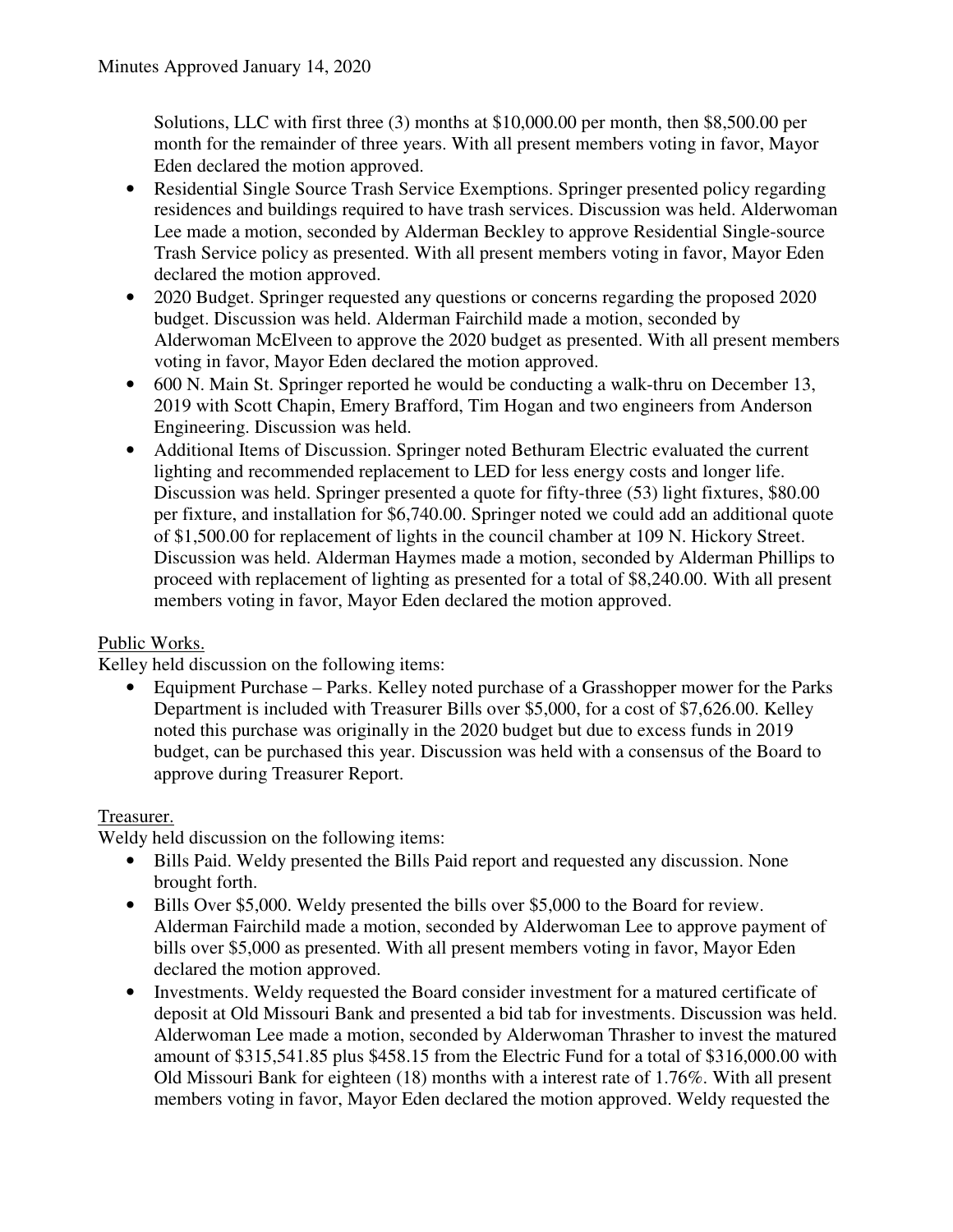Board authorize investment of two certificates of deposit that will mature on December 29, 2019 as there will not be a second meeting in December. Discussion was held. Alderwoman Lee made a motion, seconded by Alderwoman Thrasher to allow Treasurer to use her discretion for best investments of two certificates of deposit at Mid Missouri Bank which mature on December 29, 2019. With all present members voting in favor, Mayor Eden declared the motion approved.

- Bad Debt. Weldy presented delinquent accounts and requested the Board approve moving to requested accounts to bad debt. Discussion was held. Alderman Beckley made a motion, seconded by Alderwoman McElveen to proceed with moving the delinquent accounts to bad debt. With all present members voting in favor, Mayor Eden declared the motion approved.
- Record Destruction. Weldy presented a report of invoices to be destructed and noted the invoices range from year 2015 through year 2016 and have met requirements for destruction as required by the Missouri Secretary of State. Discussion was held. Alderman Fairchild made a motion, seconded by Alderwoman Lee to proceed with destruction of records are requested. With all present members voting in favor, Mayor Eden declared the motion approved.

# Code Enforcement.

- November Statistical Report. Moore presented the November Statistical report to the Board and requested any discussion. None brought forth.
- Planning & Zoning. Moore reported the Board reviewed a proposed strip mall on property next to Wal-Mart. Discussion was held. Moore noted he had received a letter from Missouri State Emergency Management in regards to special flood areas. Discussion was held.

# Police.

Hubert held discussion on the following items:

- Employee Training. Hubert reported Officer David Young attended a CSI training session in Jefferson City, Missouri.
- Hubert reported the live scan fingerprinting machine has been installed. Discussion was held.
- Hubert reported he had received a request for an individual to do intern work in the department. Hubert reported this will be an unpaid position. Discussion was held. Alderwoman McElveen made a motion, seconded by Alderman Phillips to proceed with allowing an unpaid intern to work in the Police Department. With all present members voting in favor, Mayor Eden declared the motion approved.

# Old Business.

Mayor Eden requested any old business to be brought to the floor for discussion.

• Petrus reported no further progress on Patterson Street burnout.

# New Business.

Mayor Eden requested any new business to be brought to the floor for discussion.

• Springer noted during the November 12, 2019 meeting for approval of work at 109 N. Hickory Street, the minutes did not reflect the cost to remove the drywall around windows